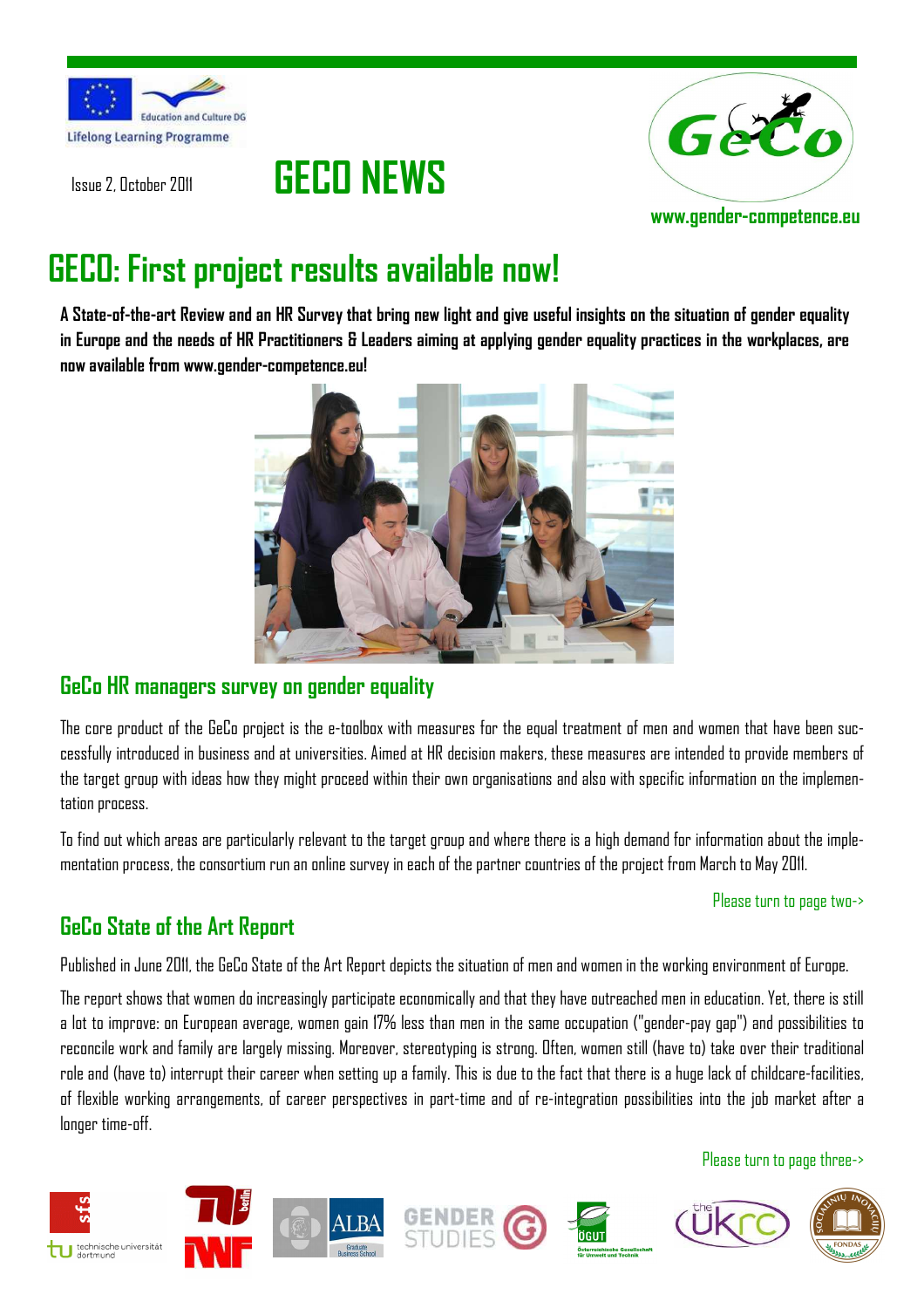## **GeCo HR managers survey on gender equality**

#### -> continue from front page

The respondents were individuals in business and academia who had applied for or obtained official acknowledgement for their successful equality policies or good workplaces, as they are highly experienced on the issue of gender equality in the workplace.

Industry respondents believe that the most important areas are "reconciliation of work/career and family", "career and personal development" and "organisational culture for the implementation of gender equality policies". Respondents from universi-

| To learn more about gender equality issues how helpful would you |  |
|------------------------------------------------------------------|--|
| find the following formats?                                      |  |
|                                                                  |  |

|                                                                           |                         | ■very useful □fairly useful ■not useful at all |     |           |           |  |
|---------------------------------------------------------------------------|-------------------------|------------------------------------------------|-----|-----------|-----------|--|
| <b>Reports</b>                                                            | <b>Business</b>         | 45%                                            |     | 43%       | 12%       |  |
|                                                                           | <b>Higher Education</b> | 59%                                            |     | 37%<br>4% |           |  |
| <b>Case studies</b>                                                       | <b>Business</b>         | 73%                                            |     |           | 27%       |  |
|                                                                           | <b>Higher Education</b> | 57%                                            |     |           | 39%<br>4% |  |
| Videos                                                                    | <b>Business</b>         | 27%                                            | 38% |           | 35%       |  |
|                                                                           | <b>Higher Education</b> | 11%                                            | 46% |           | 43%       |  |
| <b>Web-Seminars</b>                                                       | <b>Business</b>         | 35%                                            | 42% |           | 24%       |  |
|                                                                           | <b>Higher Education</b> | 18%                                            | 54% |           | 29%       |  |
| <b>E-Learning program</b><br>(with e-learning materials,                  | <b>Business</b>         | 35%                                            | 40% |           | 25%       |  |
| assessment and certificate<br>for successful participation)               | <b>Higher Education</b> | 30%                                            | 44% |           | 26%       |  |
| <b>Exchange of experience and</b>                                         | <b>Business</b>         | 70%                                            |     |           | 27%       |  |
| participation in network meetings<br>(with other organisations/companies) | <b>Higher Education</b> | 64%                                            |     |           | 36%       |  |

### **Results**

The areas of implementation where gender equality measures can be initiated, have been divided into six fields of activity for businesses and seven for universities:

 $\star$  Career and personal development Recruitment and filling of vacan $c$ ies  $\star$  Reconciliation of work/career and family  $\star$  Senior management and organisational gender equality policies  $\star$  Management and assessment tools in organisational development  $\star$  Or $q$ anisational culture  $\star$  Research, teaching and education (universities only).

ties, too, believe that "reconciliation of work/career and family" and "organisational culture" are extremely important, while many also add "research, teaching and education" as an important element.

The implementation options for gender equality policies were rated by respondents with regard to their significance, but each person was also asked to specify to what extent they were already experienced in such implementation and to what extent they required further information.

The greatest demand for information on the implementation of gender equality policies was found among respondents in "career and personal development", both in industry and academia. It is from this field that two areas of implementation appear right at the top of the ranking: "career support programmes for women" and "incentives for executives to promote women's careers". Industry respondents also felt they needed information and help on the implementation of "mentoring/cross-mentoring programmes" and on "management training for female staff". In addition, university respondents expressed a considerable need for information on "strategies to increase the number of female students in male-dominated disciplines" and on "career opportunities for part-time employees".

As shown in this page's graph, the 73% of industry respondents and the 57% of university respondents believe that case studies are a very useful way to learn, while the 70% of industry respondents and the 64% of university respondents feel that an exchange of experience and network meetings are very useful ways forward. This clearly shows that, as far as the learning format is concerned, the two central work packages of the GeCo project, i.e. the e-toolbox and network meetings, are accurately geared towards the target group.













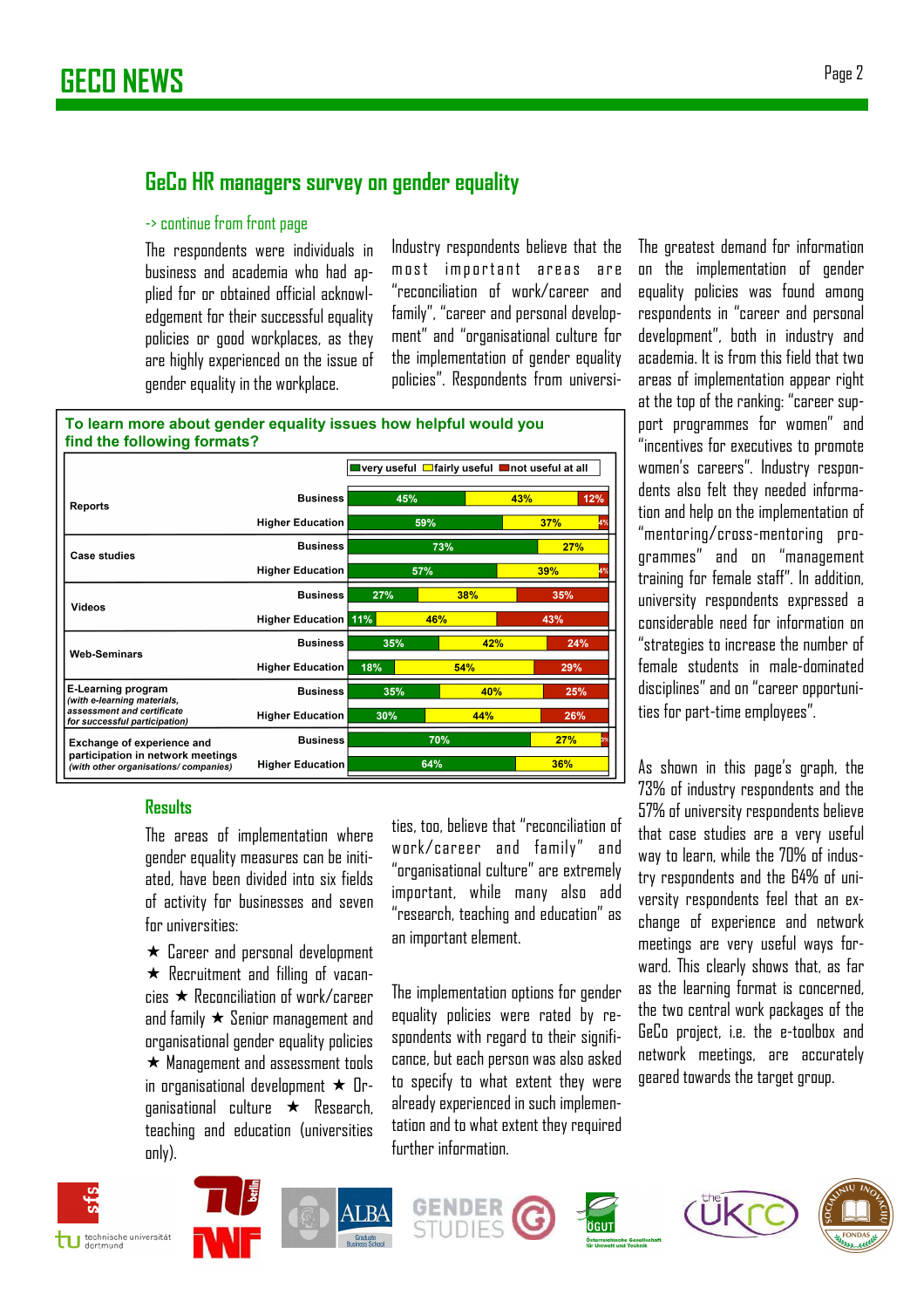## **GECO NEWS** Page 3

You can get access to and download the report online at www.gender-competence.eu/ en/onlinesurvey

GeCo project leader and partners would like to thank everyone who took part in the survey. The results provide useful ideas about the issues that must have in mind when selecting gender equality tools and designing the e-toolbox.

The e-toolbox will be available on-line in early 2012 at www.gender-competence.eu. The project express its belief that HR decision makers will find it a good source of ideas and implementation tools.

## **GeCo State of the Art Report**

### -> continue from front page

Fortunately, the European Commission's basic legislative requirements on genderequality have mostly been adopted from national laws. It is worth mentioning that although the transposition is mandatory, infringements are not sanctioned. Currently, regulations on shared parental leave are to be implemented in all member countries by March 2012. On the national level, politics and managers have actively fostered projects to enhance gender-equality in Austria, Germany and the UK, where lots of ministry- and company-driven initiatives can be found. Activities like the "equal-pay-day" have been established in many European countries. In Czech Republic, Greece and Lithuania, private companies' initiatives are starting to evolve in the fielf. In the latter countries, the GeCo project partners take clearly a leading role in the promotion of gender equality in the workplace.

The State of the Art Report has offered a deep and well documented analysis of the current state of gender equality in these six European countries and can be considered as a good basis for the e-toolbox, the central outcome of the GeCo project. The report is available (in English) at www.gender-competence.eu/ en/stateofart.

All over all, the State of the Art





Report shows that gender equality is been increasingly promoted in modern European workplace! But, surely, there is



the workplace!

still a lot of work to be done to reach real gender-EQUALITY in